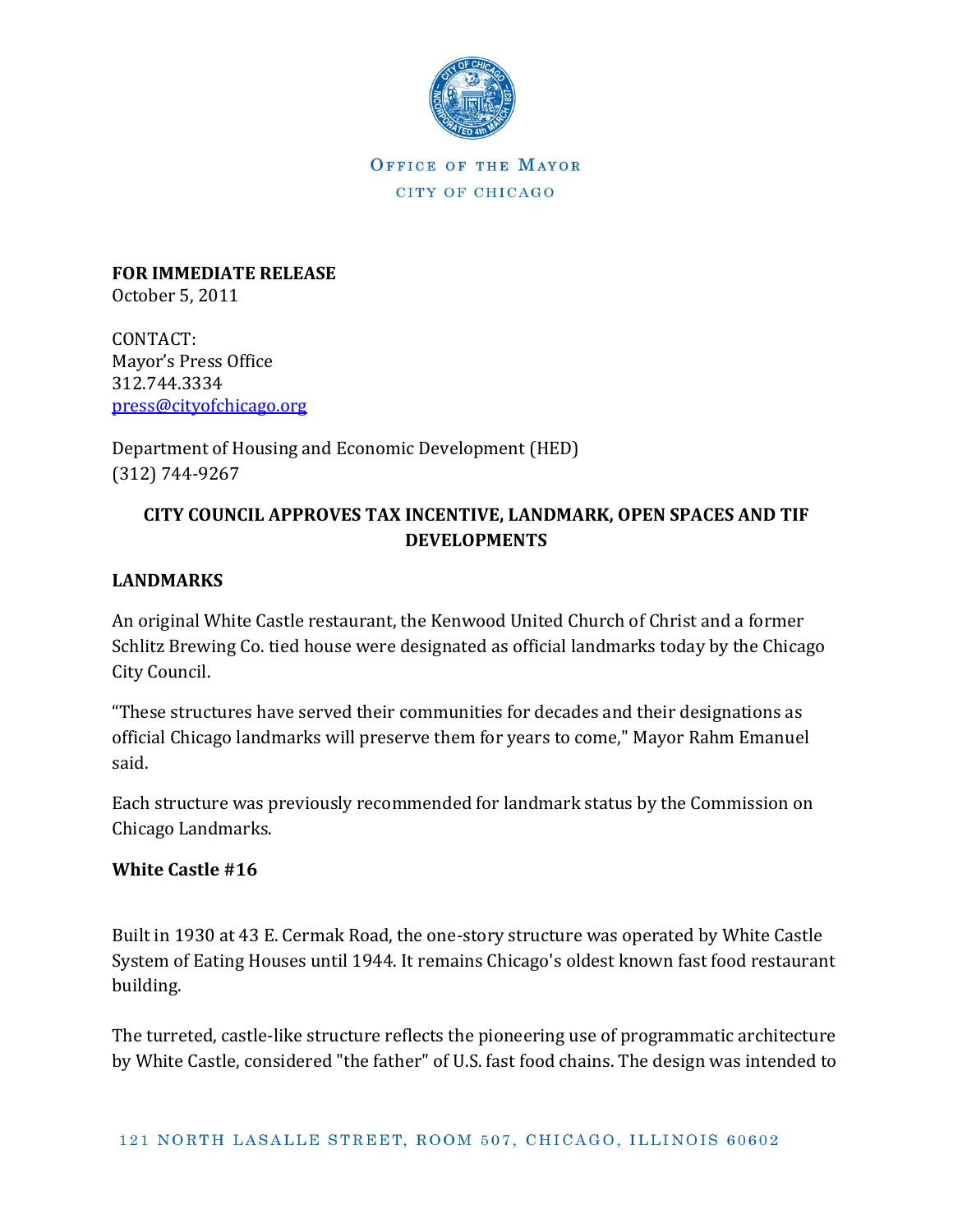

advertise the purity and permanence of the business of selling hamburgers which, until then, was largely considered by the public as a "carnival food" of questionable quality.

The 150-square-foot structure was restored to its original appearance in 2010. It continues to be operated as a fast food restaurant.

## **Kenwood United Church of Christ**

The 124-year-old, Richardson Romanesque-style church at 4600 S. Greenwood Ave. was built in 1887. Designed by early Chicago architect William W. Boyington, the building features a 70-foot-high bell tower, large arched windows, and medieval-influenced foliate ornament. Wood trim and wooden trusses adorn its 1,700-seat sanctuary.

Boyington's few surviving works also include the old Water Tower and Pumping Station and the Rosehill Cemetery gatehouse.

## **Schlitz Brewery Tied House**

Located at 1944 N. Oakley Ave. the German Renaissance Revival style tavern was commissioned in 1898 by Edward Uihlein of the Milwaukee-based Joseph Schlitz Brewing Co. As a tied house, it exclusively sold Schlitz products.

Schlitz was the most prolific builder of tied houses in Chicago, constructing at least 57 taverns from the 1890s to the early 1900s. Like many Schlitz tied houses, the facade at 1944 N. Oakley features a distinctive relief of the belted Schlitz beer globe insignia. Still used as a tavern, the structure is the last of a group of nine Schlitz tied houses that the Landmarks Commission has forwarded for landmark designation by City Council.

## **PROPERTY TAX INCENTIVES**

A trio of property tax incentives approved by City Council today will help three businesses complete neighborhood investment projects

"By supporting tax measures that reduce business operating costs, the city can provide the certainty and encouragement that employers need to make new investments and help grow our economy," Mayor Rahm Emanuel said.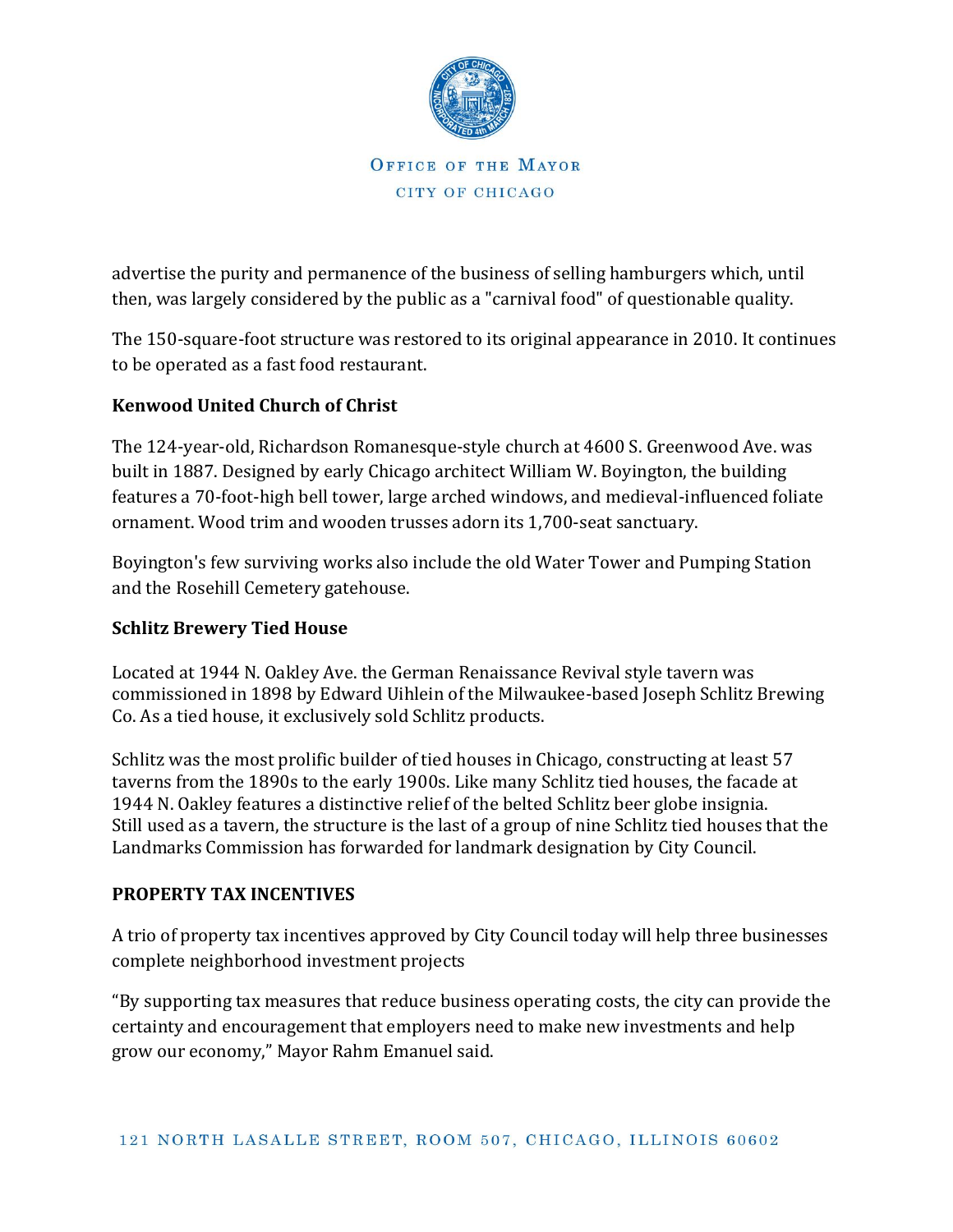

#### **4330 S. Racine LLC**

A Cook County Class 6(b) incentive will finalize the rehabilitation of a vacant industrial building at 4330 S. Racine Ave. on behalf of two new tenants.

The \$257,000 rehabilitation of the 169,000-square-foot structure will be completed on behalf of Sunshine Supply Co., a distributor of plastic containers, and New Premier Metal Recycling, which specializes in scrap metal recycling.

The New City project will result in 40 full-time and three part-time jobs. Both tenants had considered locations in Will County before signing leases in the building.

The Class 6(b) incentive encourages industrial development by offering a reduced property tax assessment rate for 12 years. Total tax savings for the property owner, 4330 S. Racine LLC, are estimated at \$177,000.

#### **Modern Processing Equipment**

Another Class 6(b) incentive will help Modern Processing Equipment, a family-owned manufacturer of food processing tools, to finalize a 15,000-square-foot addition to its facility at 3125 S. Kolin Ave. in South Lawndale.

The \$1.3 milllion expansion will be used as light assembly and storage space and enable the 49-person company to add seven jobs.

Total tax savings is estimated at \$293,000.

## **Shops at Kingbury Square LLC**

A Class C property tax incentive will support the already-completed cleanup of a contaminated industrial site at 1550 N. Kingsbury St. on the Near North Side.

The \$2.8 million cleanup project by the Shops of Kingsbury Square LLC resulted in the 2009 development of an 85,000-square-foot Whole Foods Market that employs 526 people.

The Class C incentive encourages the cleanup of contaminated industrial, commercial or vacant sites by lowering the assessment rate for 12 years.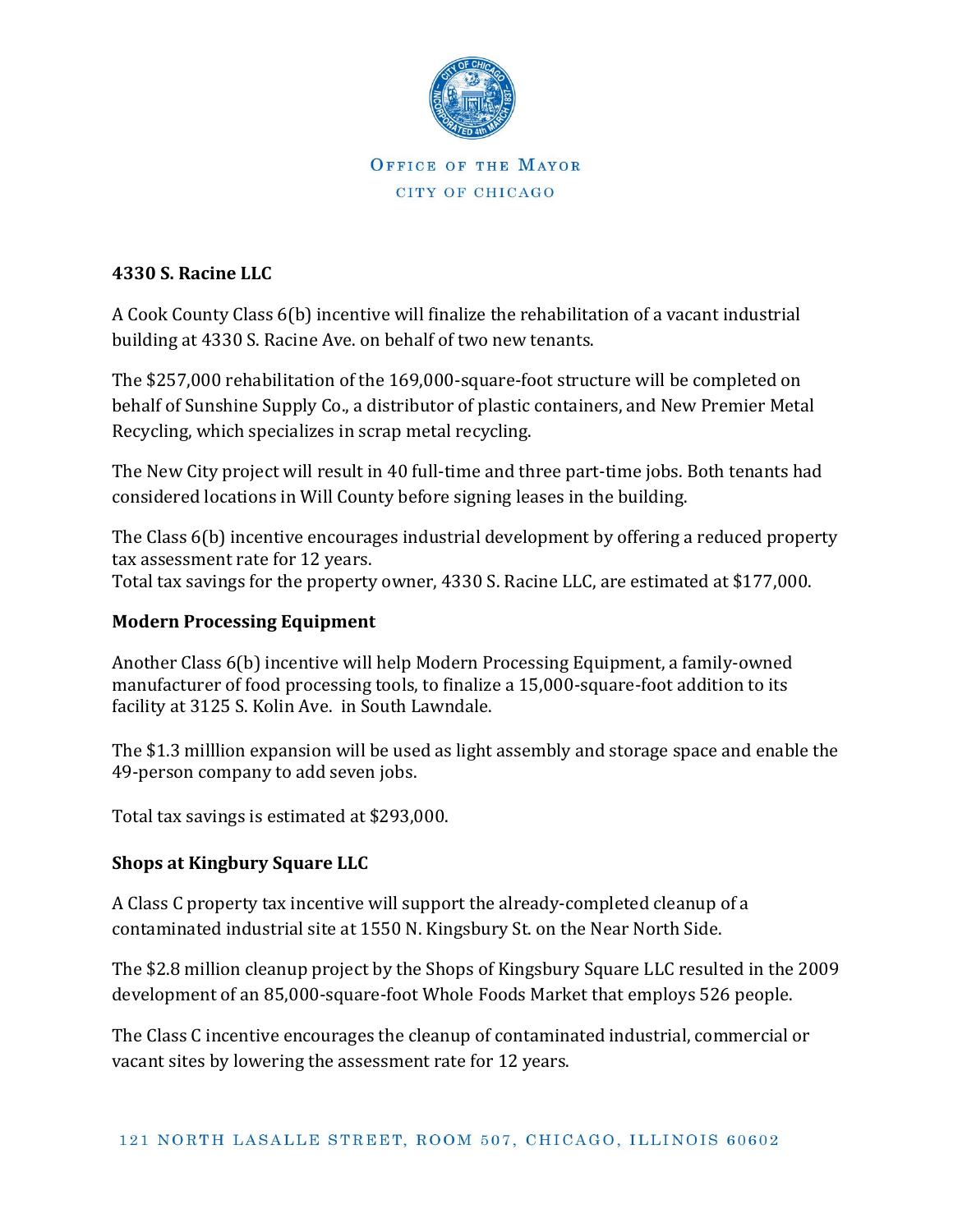

Total tax savings is estimated at \$2.9 million.

#### **OPEN SPACES**

The City Council today approved plans that will enable the development of a North Side nature preserve, a South Side urban farm, and a West Side community garden.

"Chicago's natural areas, whether they're used for growing food or for recreation, are essential to neighborhood health and well-being. These proposals will help reinforce the City's commitment to improving and expanding these local assets," Mayor Rahm Emanuel said.

#### **Rosehill Nature Preserve**

The nature prserve will be developed on 21 acres of woods and wetlands that will be purchased by the City on the northwest corner of Rosehill Cemetery at 5900 N. Western Ave.

To be acquired for \$7.8 million, the property will eventually be transferred to the Chicago Park District for public use.

The site was never developed for cemetery purposes. It includes mixed woodlands and a seven-acre pond that are identified in Chicago's "Nature and Wildlife Plan" as forming part of a unique, natural landscape within the Lincoln Square community.

Tax Increment Financing and tax exempt bonds will be used to purchase the property and dredge the pond. Future enhancements will involve new trails and wildlife viewing platforms.

#### **Honore Street Farm**

The urban farm will be created through the sale of 10 pacels of City-owned land for use by Growing Home, an organic farming business that provides transitional job training to homeless and low-income individuals.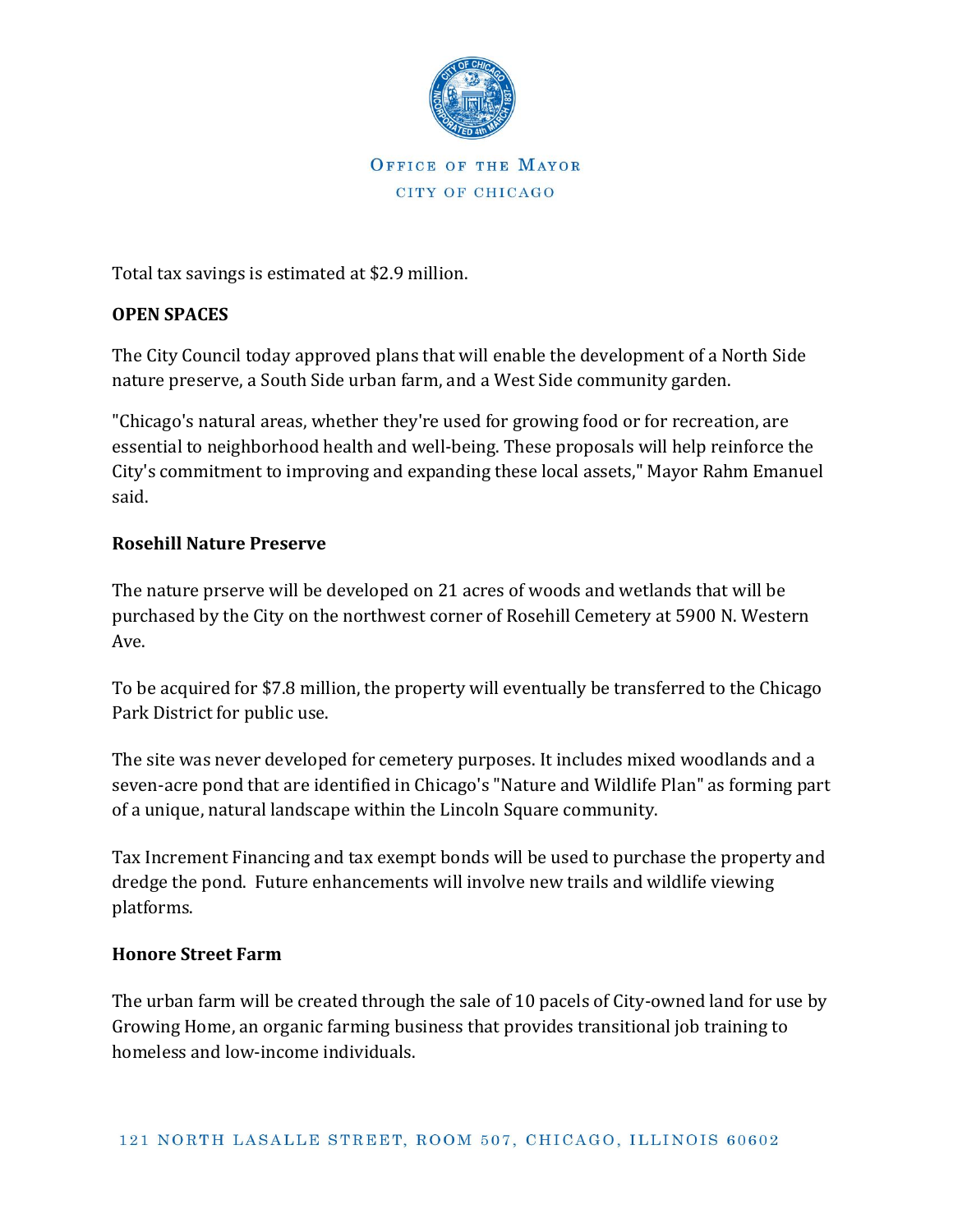

The parcels, located on the 5800 blocks of South Wolcott and Honore streets, will be used by Growing Home to raise organic produce that will be sold to community residents and at farmers markets. The proposed sale price is \$1 for all 10 parcels.

The NeighborSpace land trust will own the land and Growing Home will manage the property as Honore Street Farm, which will serve as an extension of its nearby Wood Street Farm.

## **Ujima Garden**

The community garden will be developed on one parcel of City-owned land at 545 N. Central Park Ave., which will be used to grow vegetables in raised beds. Plans also call for a walking path, shed, compost bin and rain barrel.

The City will sell the 5,900-square-foot site for \$1 to the NeighborSpace land trust, which will provide liability insurance for the local Humboldt Park residents that will provide dayto-day upkeep. Residents have named the garden "Ujima," a swahili term for collaboration.

The City's GreenCorps program will fund the installation and maintenance of the garden as part of an initiative aimed at unifying the community and promoting healthy living.

#### **TIF Gateway Plaza**

Tax Increment Financing (TIF) assistance approved today by the City Council will support the development of a new retail center on the Near West Side.

The \$42 million Gateway Plaza planned for the northwest corner of Halsted and Monroe streets will receive \$7 million in TIF financing. The 1.5-acre site has historically been used for surface parking.

The 95,000-square-foot, three-story structure will include a 71,000-square-foot Mariano's grocery store, parking for 220 vehicles, and additional commercial spaces for a variety of tenants.